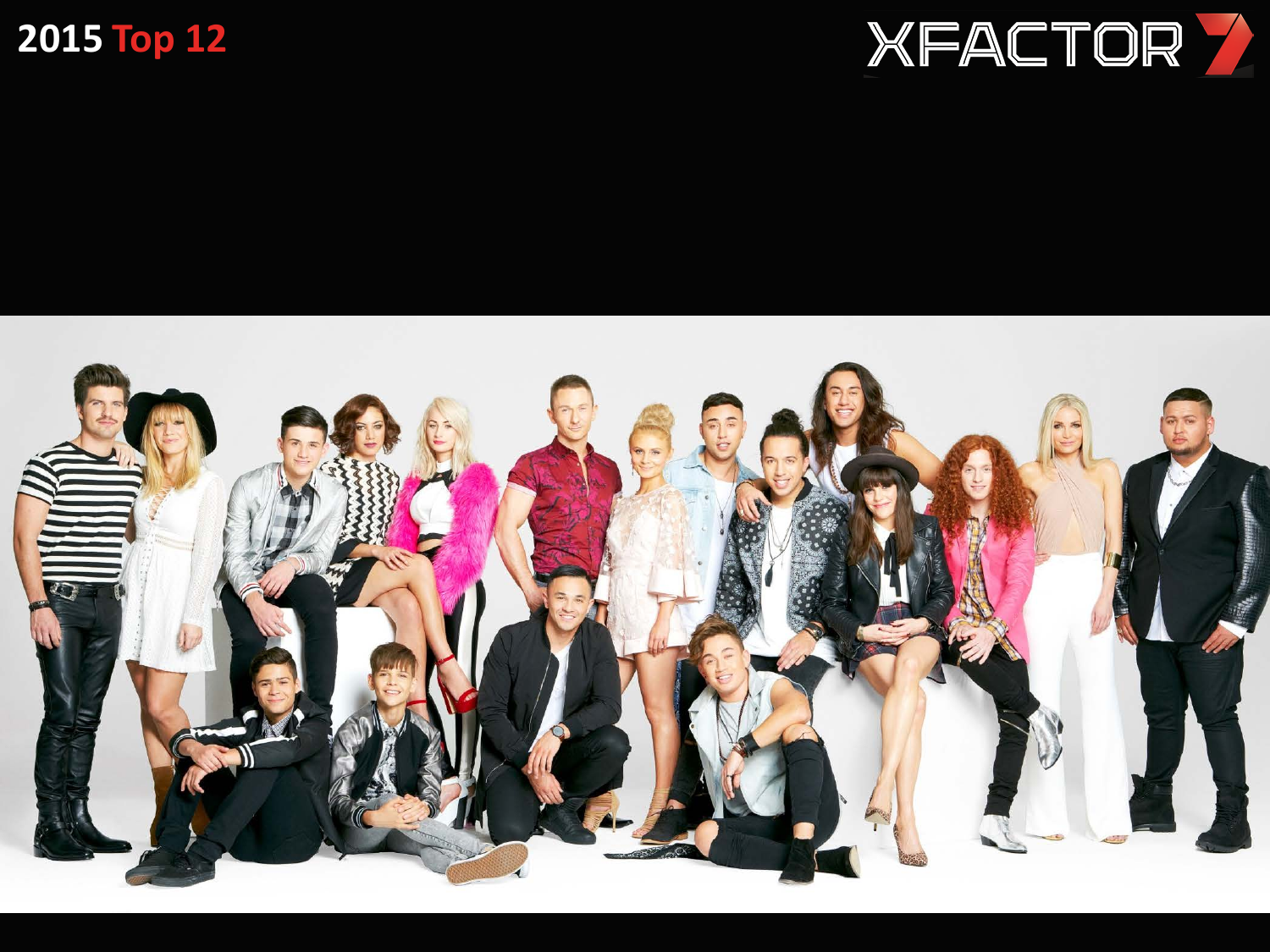



**They've been through the auditions; survived Boot Camp; and travelled the world for Home Visits to earn a coveted place in this year's Top 12.** 

Now it's time to meet this year's contenders for THE X FACTOR 2015 title.

**U/25 Boys – Chris Isaak** Big T Cyrus Jimmy Davis

**Groups – Guy Sebastian** In Stereo Jess & Matt The Fisher Boys

**U/25 Girls – Dannii Minogue** Michaela Baranov

Georgia Denton Mahalia Simpson **O/25s – James Blunt** Louise Adams Natalie Conway Dan Hamill

THE X FACTOR live shows blast off this Sunday (September 27) at 7pm. The Top 12 have been put through their paces and hand-picked by the judges. Don't miss their first live performance as they put everything they've learned to the test in a fight for survival.

On Tuesday night (September 29) at 7.30pm, one contestant will be sent home in the first live results show. Who will have THE X FACTOR in 2015?

THE X FACTOR is hosted by Luke Jacobz.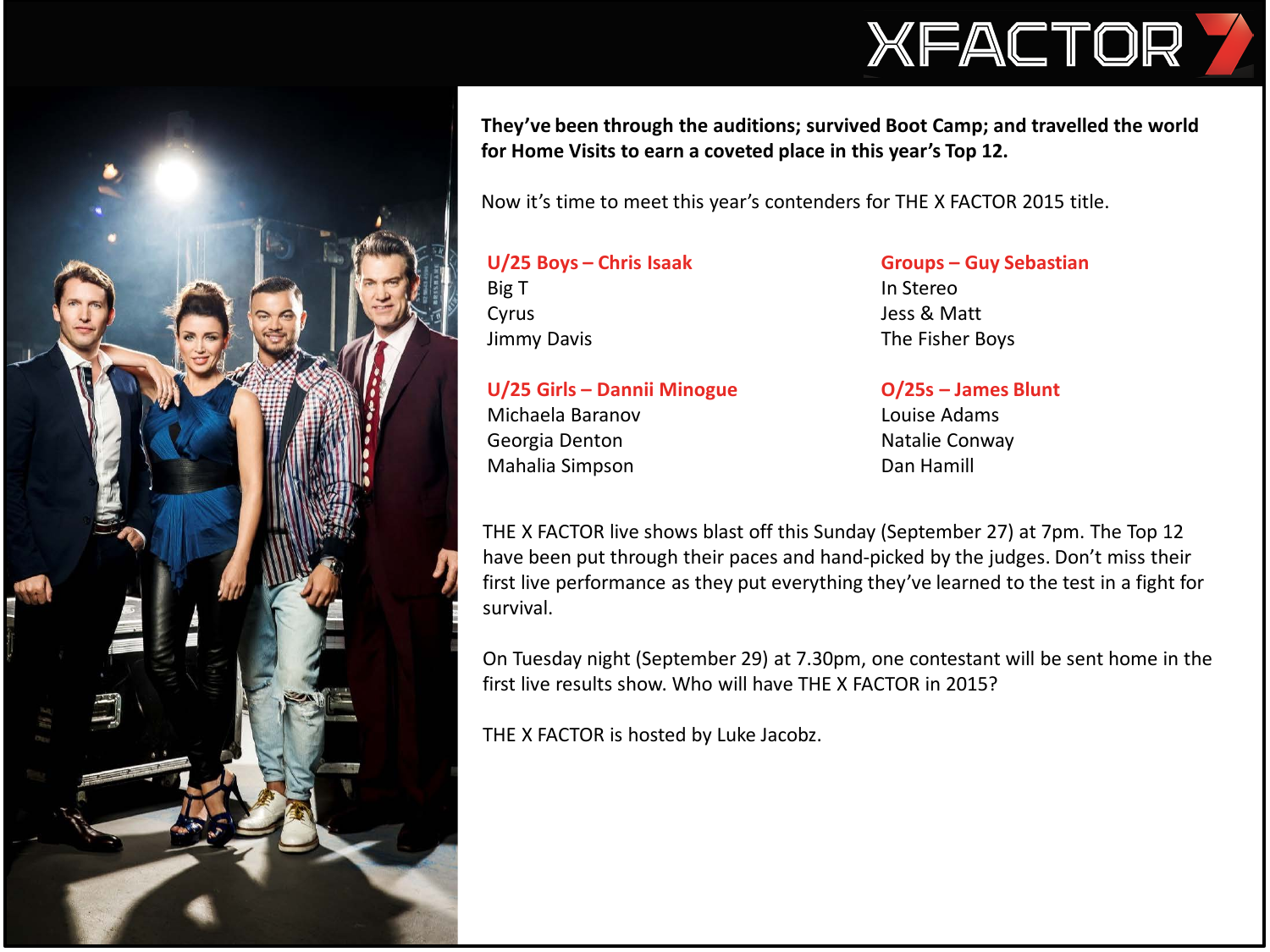## **U/25 Boys mentored by Chris Isaak**



### **Big T**

Tangaroa Te Tai – affectionately known as Big T – wowed the judges and the crowd at auditions with his stirring rendition of Stevie Wonder's *Signed, Sealed, Delivered.*

He impressed the entire panel, particularly James Blunt, who declared: "You are the man who will win the Sony record deal." The 22-year-old railway yard worker hasn't looked back since.

Born and raised in New Zealand, Big T moved to Perth three years ago for work.

He now flies in/flies out to the Karratha mines. "It's definitely tough work," he says. "We work 12-hour days. It's so humid; sometimes you struggle to breathe."

He's eager to trade in his uniform and make music his life. "I want to be the guy who packs arenas. I want a record deal and a good, solid fan base. I've been dreaming about this for a long time."

Big T started singing seriously at 13, when he would travel around Australia performing with a group promoting the prevention of suicide and family violence. "I hold that stuff pretty close to my heart. If I can change one life, it would mean everything."



#### **Cyrus**

Cyrus Villanueva only started singing a few months before his audition but he struck a big chord with the judges following his brilliant acoustic performance of The Weeknd's *Earned It.*

Guy Sebastian proclaimed: "You're exactly what we're looking for on this show."

Hailing from Wollongong, NSW, the 19-year-old is fresh out of high school and studying graphic design at university.

Music is in his genes. His father is a professional entertainer as is his brother. "Because dad is a musician, I grew up listening to jazz and classical music; all the old soul, pop. That's the music I love."

The self-taught guitarist counts Nat King Cole, Stevie Wonder, Michael Jackson and Ray Charles as his biggest musical influences.

In his spare time, he performs gigs in bars, cafes and at weddings. Now he's keen to make music his number one priority. "Music is a passion of mine. I want to pursue what I love doing. That's the dream."



#### **Jimmy Davis**

When Jimmy Davis heard about The X Factor auditions, he jumped in his Kombi van and made the road trip from his hometown in Cooran, north of Brisbane, to Sydney.

**XFACTOR** 

It was worth it as his cover of The Beatles' *Oh! Darling* blew the judges away. "You took the song and made it your own," Chris Isaak raved.

His mother Robyn is his biggest supporter. She says, "He would wake up singing."

The 21-year-old mastered the music rhythm video game Guitar Hero before deciding to pick up the real thing at 14. "I'd play all the buttons and get really high scores. I got to the point where I thought, 'Why am I putting so much work into Guitar Hero when I could be playing the real thing?'"

Since then, he's been performing at gigs and open mic nights. His dream is to play at sold-out music festivals around the world.

"I've been going to festivals since I was 14. I want to be the person singing out to the masses. I want to be playing shows with people singing my songs and hopefully making someone's life better."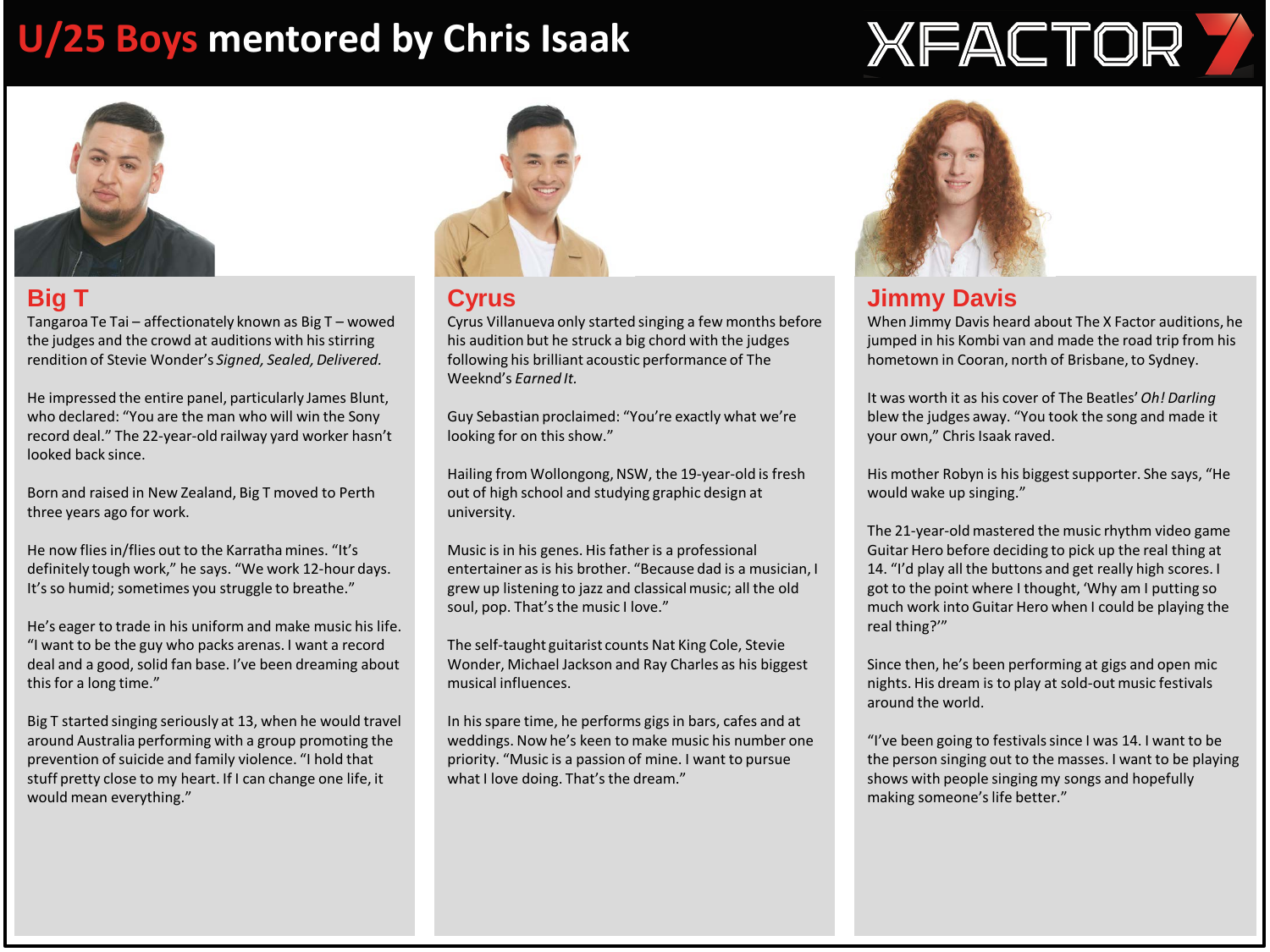## **U/25 Girls mentored by Dannii Minogue**

## XFACTOR



#### **Michaela Baranov**

Michaela Baranov won hearts around the country when she performed Sia's *My Love* at auditions.

The song was dedicated to her late father Paul, who lost his battle with cancer only six days before. "I was still in shock," she said. "It's getting harder as time has gone on because I've realised I'm never going to see him again."

She says her father was her biggest supporter. "He loved hearing me sing. He always said I'm going to make it."

Despite chronic ear problems and trouble hearing, the 24 year-old was born with a determination to succeed.

After winning the ACMF National Songwriting Competition in 2007, she travelled overseas in her early 20s to further her career.

A six-week trip turned into three years. She performed shows in America, France, Greece and Dubai, where she secured a three-month contract at the Waldorf Astoria doing three 40-minute sets, six nights a week.

The Madonna, Taylor Swift and Christina Aguilera fan hopes to emulate the career of her idols. "I want to be performing in stadiums and sell out arenas around the world. My goals keep getting bigger and bigger. They seem reachable now because of this show."



**Mahalia Simpson**

Mahalia Simpson captivated the judges and the country with her enchanting audition performance of Corinne Bailey Rae's *Like A Star.* 

Guy Sebastian said: "If I was the head of a record label and you came in, I would sign you on the spot."

Named after gospel singer Mahalia Jackson, the shy 22 year-old is the youngest of eight kids, all of whom can sing. "I'm half-Samoan, half-Kiwi. In the island culture, a lot of people are naturally gifted."

Being from a big family, Mahalia struggled to be heard. "It was really hard for me to find my voice and speak up."

She ventured to Australia from Christchurch, New Zealand, earlier this year with just a guitar and a carry-on bag of clothes. "I didn't have enough money to pay for luggage," she says.

She settled in Brisbane, earning money as a barista, before deciding to audition for the show. "I came into the competition because I knew it was going to be personal growth for me and I would learn a lot from it."

Inspired by the likes of India Arie and Lauryn Hill, Mahalia dreams of one day being at the Grammy Awards. "That's the big dream. But that's miles away. It sounds cheesy, but I just want to be happy."



#### **Georgia Denton**

Georgia Denton dazzled at the auditions with a powerful voice that belies her 15 years.

Singing Kelly Clarkson's *Beautiful Disaster*, her performance rendered the judges speechless. "You will leave this being a name to remember," James Blunt said.

Georgia's voice is a natural gift having not had any formal training other than a few singing lessons.

"I started singing as soon as I could talk. When I was little I used to watch The X Factor. I told mum I wanted to be on that stage. I just want to share my music and be able to sing all the time."

Her musical influences include Beyonce and R&B legend Etta James. "I love the roughness in her voice."

The Year 10 student moved to Melbourne from the UK with her family seven years ago. It's home for them and her dog and two horses.

If it wasn't for music, Georgia says she'd pursue a career in veterinary science. But for now she has her sights set firmly on the prize. "Being able to make a living or career out of music would be amazing. Being in the car and hearing myself on the radio would be awesome!"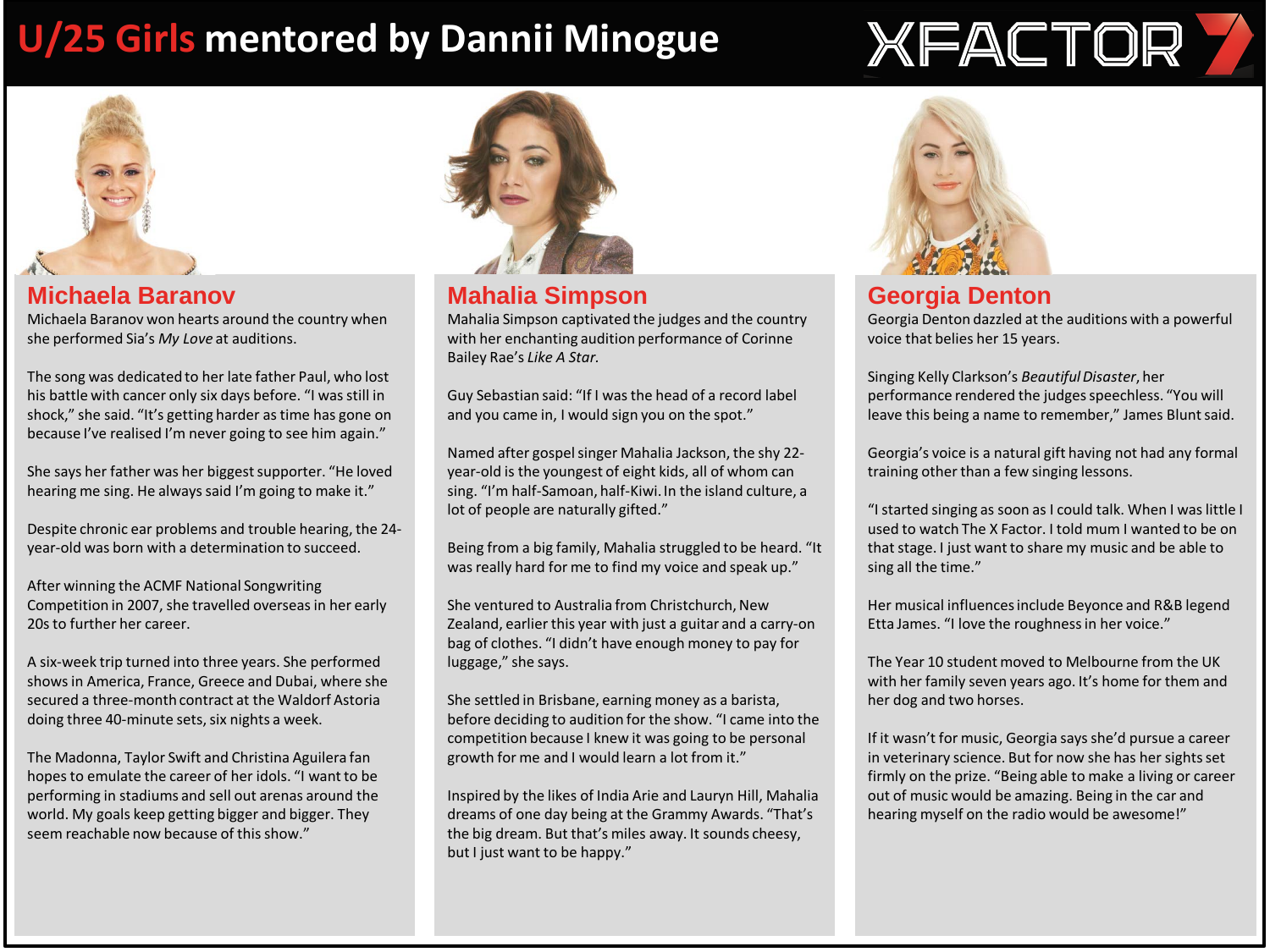## **Groups mentored by Guy Sebastian**



#### **In Stereo**

The 14-year-old trio have set teenage hearts aflutter ever since they took to the stage at auditions with Taylor Swift's *Style*.

The performance has already attracted over two million views on Facebook and garnered comparisons to One Direction. Even James Blunt predicted: "There are going to be posters of you on girls' bedrooms very soon."

Chris, Ethan and Jakob first met as solo performers in Sydney. After becoming good friends, they decided to combine their talents and form a group about a year ago. "We all have a passion for music so we thought why don't we make a cool little band and perform together," Ethan says.

Music runs in their respective families. Chris' father is a musician; Ethan's grandfather was musically inclined and Jakob's sister performs in her own band.

Collectively they look up to the likes of Ed Sheeran, Justin Timberlake, Bruno Mars and 5SOS.

While they're only still in Year 9 at school, the boys have big plans for their future. "The dream is gigging to sell-out crowds and releasing successful records," says Jakob.

Ethan adds: "To have a concert where everyone knows the lyrics and they sing along to every single word with you would be the ultimate."



**Jess & Matt** Jess & Matt have been making sweet music together for the last 12 months.

A couple on stage and off, they impressed at auditions with their acoustic version of Vance Joy's *Georgia*. "Your voices complement each other so beautifully," Guy told them.

The 24-year-olds started out as solo artists but became a duo a year ago. "We had this one gig together and the venue really liked us so they asked the agency if they could have Jess & Matt," Jess says.

Matt laughs: "Saving petrol and using the one car was a big thing!"

The Sydney lovebirds have been slogging it out on the pubs and clubs circuit for the last five years. They saw The X Factor as an opportunity to share their music with a wider audience. "The dream is to be playing to millions of people and having people know your songs. The X Factor is a great platform for that."

Jess grew up listening to 70s folk music from the likes of James Taylor and Carole King while Matt was influenced by blues and R&B legends such as Stevie Wonder.

Being a couple will work in their favour according to Jess. "We know each other inside out and have each other as support through the competition."



#### **The Fisher Boys**

Their synchronised moves and killer harmonies have already garnered comparisons to the legendary Jackson 5. "I was looking to see if there was a Jermaine Jackson [among you] but it's all Michael's," Chris Isaak said.

**XFACTOR** 

The Fisher Boys were raised in Australia by their New Zealand born parents, both professional musicians.

Conrad, 17, still attends high school; Joshua, 19, works as an educator's assistant; while Brandford, 18, and Tyler, 23, work as tradies when they're not making music.

They all started singing music and learning musical instruments at a very early age. "We grew up singing and playing music together in the same house. It wasn't hard getting a rehearsal in."

The band already have a huge social following after their dad posted one of their jam sessions on YouTube. "It got a bunch of shares and likes," Joshua said.

They describe themselves more as mates than brothers. "Our hope is to be the biggest band out and have a career like the Red Hot Chili Peppers," Tyler says.

"They had a number one song and album the year I was born and then again when I was in Year 11. We want to be a sick band that has that kind of longevity."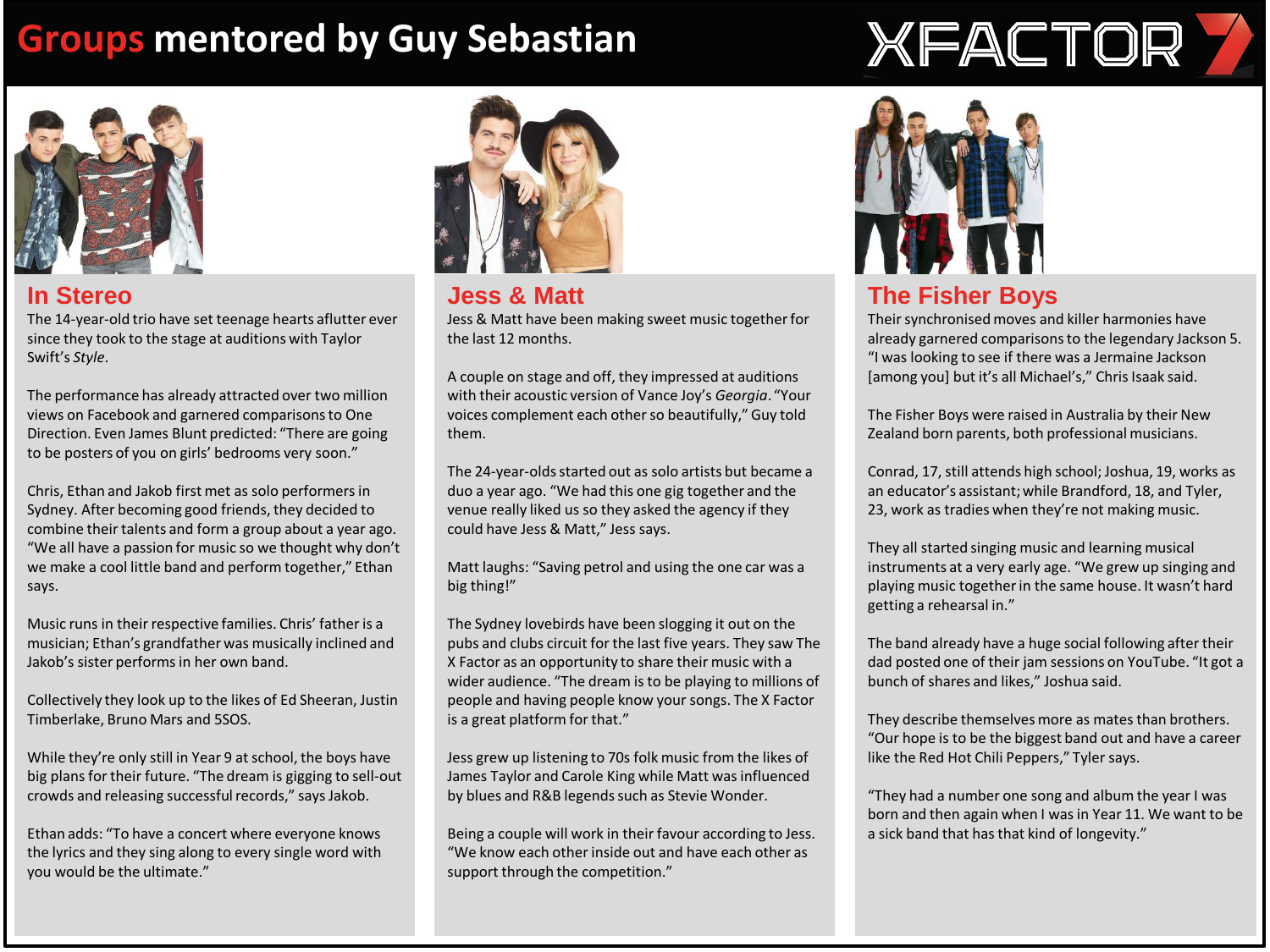### **Over 25s mentored by James Blunt**

# **XFACTOR**



#### **Louise Adams**

South Australia's Louise Adams describes herself as a late bloomer in the music industry.

"I didn't sing in front of too many people until I was 25, 26," she says. "I still recall the look of shock on my parents faces when I first picked up the guitar and sang a song."

The 31-year-old enthralled at auditions with a captivating version of Nina Simone's *Feeling Good*. "It was outstanding yet totally understated," Dannii said.

Before finding music, Louise worked as a lawyer. Her style is an eclectic blend of blues, rock, soul and folk. Blessed with a strong and gravelly voice, she's developed a flair for writing original music and lyrics.

A regular on the festival circuit, she's played successful shows in Melbourne, Bendigo, Adelaide, Castlemaine, Mount Gambier, the UK, South America and New York.

She's also been the front woman of Louise and the Tornados, who've enjoyed sell-out shows at the Adelaide Fringe Festival and supported the likes of Jeff Lang, Mia Dyson and The Backsliders.

The married mum of one-year-old daughter Frankie is looking forward to sharing her unique style and sound with Australia. "I saw The X Factor as a great opportunity to work with amazing folk in the industry and maybe score a record deal. I love a challenge and believe you have to give things a go!"



#### **Natalie Conway**

Natalie Conway had the audience and judges jumping to their feet when she sung Rozalla's 1992 hit *Everybody's Free* at auditions. "You absolutely smashed that," Dannii said.

The 33-year-old nearly missed her once-in-a-lifetime audition after sleeping through her alarm. And fear was something that had held her back from trying out for the show in previous years. "I was always so shy and intimidated by the idea," she says.

The Sydney-sider comes from a family of academics and fell into music by accident. She was studying teaching at university when she randomly scored a role in a musical. "It opened an avenue for me to learn to sing at gigs."

With a recognisable sultry tone, Natalie has sung both locally and internationally over the past five years. Classically trained, Natalie branched into jazz under the guidance of renowned vocal coach/jazz singer, Joy Yates, from the Sydney Conservatorium of Music.

From there, she developed a love for soul, R&B and funk music, eventually branching into pop. She's worked with a number of different bands and performed live with some of the country's best DJs.

It's been a long road to here and Natalie is determined to succeed. "They say when you're looking back at your life, you always regret the things you didn't do. I want to be able to look back and say, 'I did it!'"



#### **Dan Hamill**

Dan Hamill was crowned the new 'King of Swing' at auditions following his swing-pop version of Michael Jackson's *The Way You Make Me Feel*. "What a performer," Chris Isaak said afterwards. "That's my definition of The X Factor right there."

Hailing from Perth, Dan won the West Australian Young Performer of the Year in 2002 and 2003. The 30-year-old honed his craft at WAAPA (Western Australian Academy of Performing Arts), embarking on a Diploma of Contemporary Voice in 2003 and a Bachelor in Music Theatre in 2006.

In 2004, aged 18, Dan was a Top 10 finalist in Channel Seven's *Popstars Live*. The next year he took out second place in the Music Oz Australian Songwriting Awards in the R&B category.

Dan has appeared in films as well as TV with guest roles in *City Homicide*, *Neighbours* and *The Doctor Blake Mysteries*. He's no stranger to the stage having starred as Curly in *Oklahoma* opposite music theatre legend Jill Perryman and *West Side Story*.

The Melbourne-based singer now performs with his group the Dan Hamill Band. "If Michael Buble and Justin Timberlake had a love child, it would be me."

After treading the boards for so long, he's ready for the big time. "I would love a career where I'm doing an album, then a tour, film or TV show. I've been waiting my whole life to show what I've got."